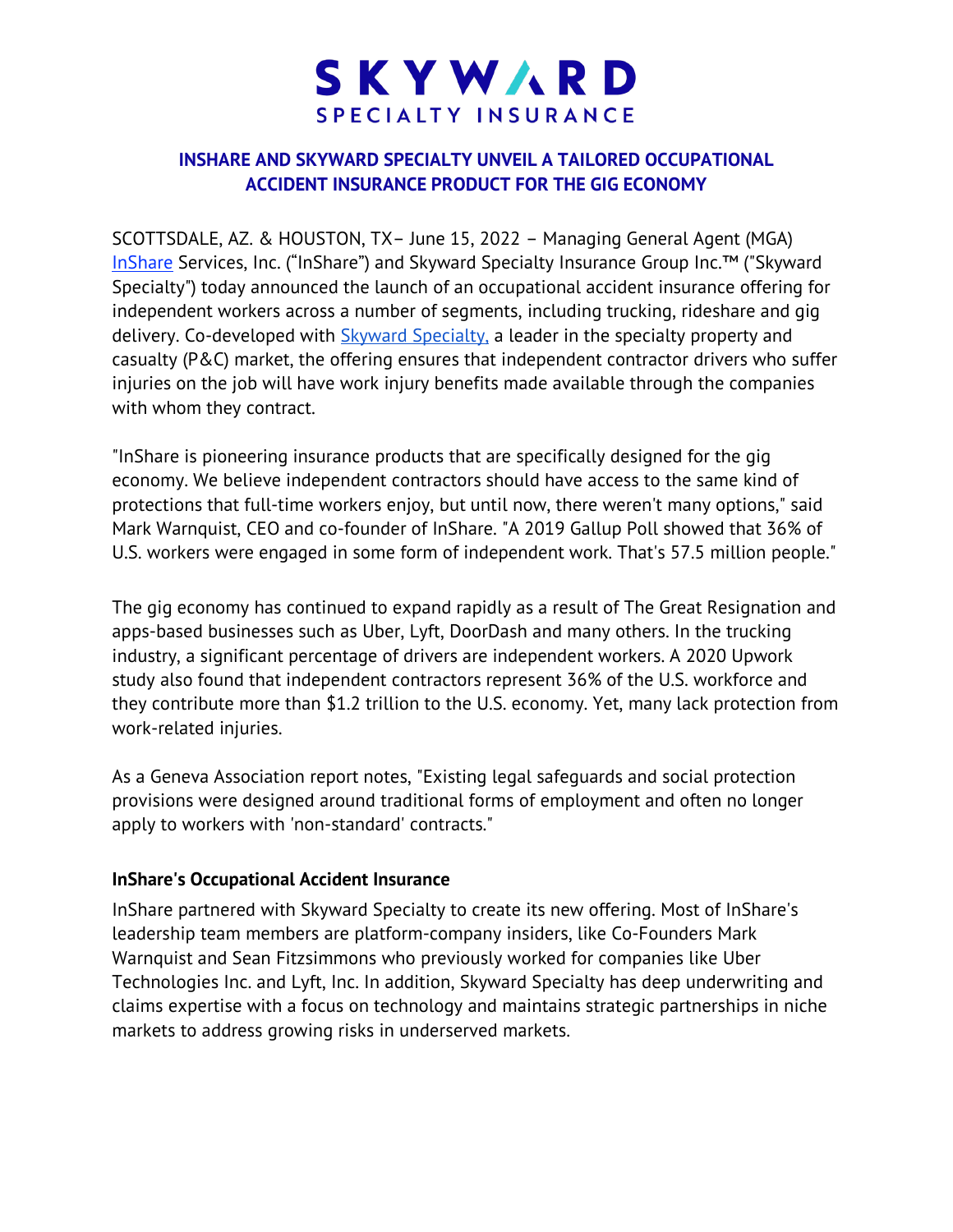The new offering is being spearheaded by InShare Vice President Gary Lovelace who has spent 20 years specializing in occupational accident insurance for the trucking and logistics industry.

"We have an expert team of gig insiders across all facets of insurance that are working closely with brokers who specialize in the on-demand economy," said Lovelace. "We're making the buying experience straightforward, flexible and frictionless for brokers and customers. More fundamentally, we're bringing occupational accident insurance into the digital age."

Transportation and logistics companies will be able to purchase the insurance for the benefit of independent contractor drivers. Lovelace said this usage-based insurance model is attractive to independent workers because it does not require them to pay annual premiums or an upfront deposit. Meanwhile, the insurance also helps to protect the gig platform business model.

"The workforce has shifted in recent years and technology enables employees to work ondemand which presents new risks for organizations. By partnering with InShare and our distribution partners we can address a well-known protection gap.," said Kirby Hill, President, Industry Solutions, Specialty Programs & Captives at Skyward Specialty. "We are thrilled to embrace our partnership with InShare to create solutions for the most niche needs in a rapidly expanding market. Their cutting-edge solutions for sharing-economy platforms combined with our superior underwriting and claims expertise enables us to bring the most innovative solutions to a rapidly expanding market."

InShare is planning an entire series of insurance products that will be launched in the upcoming months. Occupational accident insurance for rideshare and gig delivery drivers will be available in June. Coming soon thereafter will be a state-of-the-art occupational accident insurance offering for logistics and trucking companies. Longer-term, InShare will provide customized solutions for an even broader array of segments in the gig economy.

"Ultimately, Inshare provides offerings for platform and transportation companies to protect their workers and win the battle for drivers," said Lovelace.